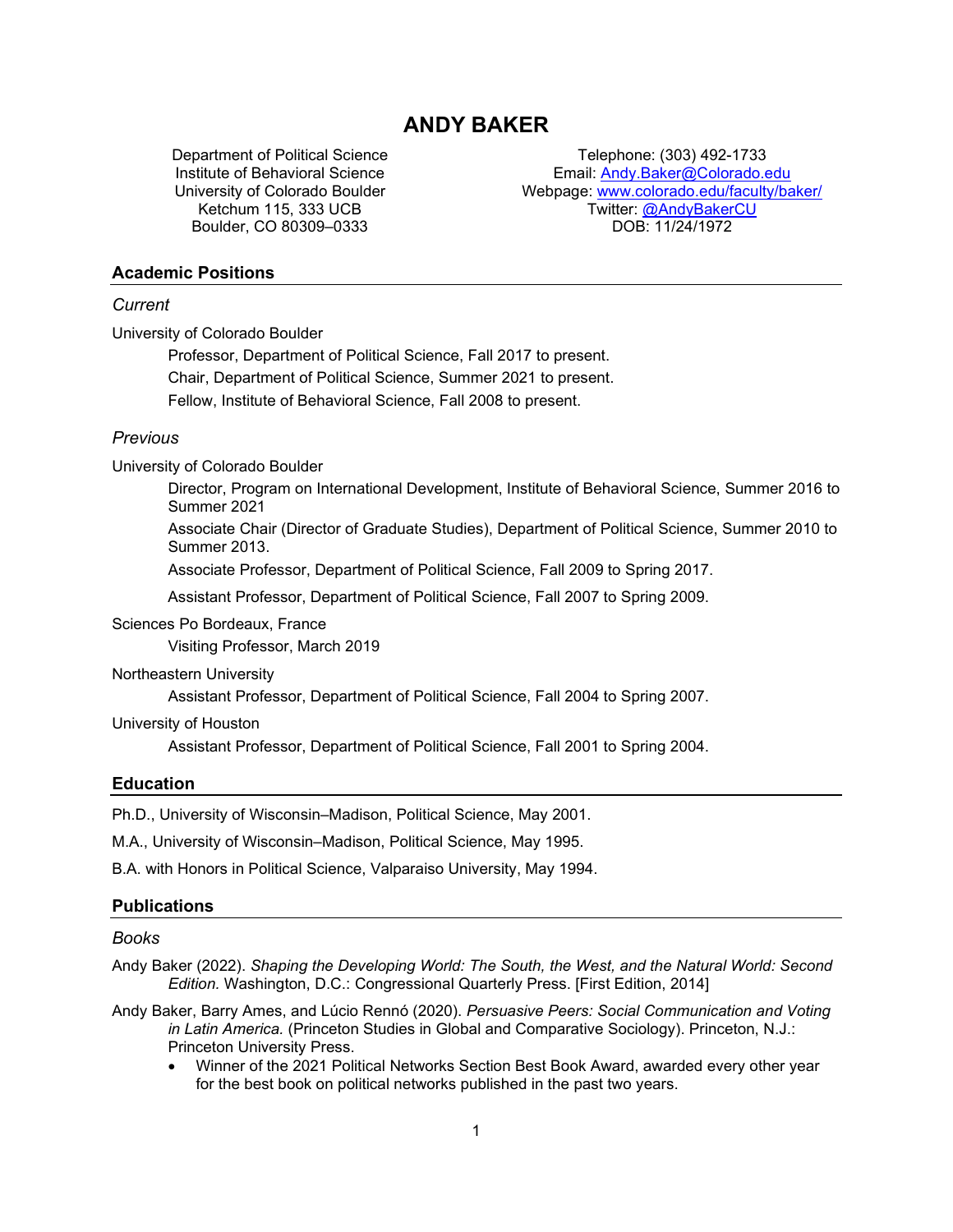- Andy Baker (2009). *The Market and the Masses in Latin America: Policy Reform and Consumption in Liberalizing Economies.* (Cambridge Studies in Comparative Politics). New York: Cambridge University Press.
	- Reviewed in *Perspectives on Politics*, *Comparative Political Studies*, *International Journal of Public Opinion Research*, *Latin American Research Review*, *Latin American Politics and Society*, *Bulletin of Latin American Research*, and *Choice Reviews Online*.

# *Refereed Journal Articles*

- Andy Baker and Dalton Dorr (2022). "Labor Informality and the Vote in Latin America: A Meta-Analysis." *Latin American Politics and Society* 64(2).
- Andy Baker and Lucio Renno (2019). "Nonpartisans as False Negatives: The Mismeasurement of Party Identification in Public Opinion Surveys." *Journal of Politics* 81(3): 906-922.
- Andy Baker and Stefan J. Wojcik (2019). "Does Democratization Lower Consumer Prices? Regime Type, Prices, and the Consumer–Producer Tradeoff." *International Political Science Review* 40(2): 145- 160.
- Andy Baker and Vania Ximena Velasco-Guachalla (2018). "Is the Informal Sector Politically Different? (Null) Answers from Latin America." *World Development* 102: 170-182.
- Andy Baker, Barry Ames, Anand E. Sokhey, and Lucio R. Renno (2016). "The Dynamics of Partisan Identification when Party Brands Change: The Case of the Workers Party in Brazil." *Journal of Politics* 78(1): 197-213.
- Andy Baker, James R. Scarritt, and Shaheen Mozaffar (2016). "Ethnopolitical Demography and Democracy in Sub-Saharan Africa." *Democratization* 23(5): 838-861.
- Andy Baker (2015). "Race, Paternalism, and Foreign Aid: Evidence from U.S. Public Opinion." *American Political Science Review* 109(1): 93-109.
- Joby Schaffer and Andy Baker (2015). "Clientelism as Persuasion-Buying: Evidence from Latin America." *Comparative Political Studies* 48(9): 1093-1126.
	- Winner of the 2017 Mitchell Seligson Prize for the best scholarship using LAPOP's AmericasBarometer data that was published in the prior two calendar years.
- Anand E. Sokhey, Andy Baker, and Paul Djupe (2015). "The Dynamics of Socially Supplied Information: Examining Discussion Network Stability over Time." *International Journal of Public Opinion Research* 27(4): 565-587.
- Andy Baker and David Cupery (2013). "Anti-Americanism in Latin America: Economic Exchange, Foreign Policy Legacies, and Mass Attitudes toward the Colossus of the North." *Latin American Research Review* 48(2): 106-130.
	- Mentioned in the following mass media outlets: *The New York Times*, Huffington Post, *Efecto Naím* (TV appearance), *Americas Quarterly, El Tiempo*, *Americas Society: Council of the Americas* (videotaped interview)*, La Vuelta* (podcast interview), *Understanding Latin American Politics: The Podcast* (podcast interview of Cupery)
- Andy Baker and Kenneth F. Greene (2011). "The Latin American Left's Mandate: Free-Market Policies and Issue Voting in New Democracies." *World Politics* 63(1): 43-77.
- Chappell Lawson, Gabriel S. Lenz, Andy Baker, and Michael Myers (2010). "Looking Like a Winner: Candidate Appearance and Electoral Success in New Democracies." *World Politics* 62(4): 561- 93.
	- Mentioned in the following mass media outlets: *My Science*, *National Affairs*, *The New Republic*, *New York Magazine*, *Morning Edition* (WBUR), *Politico*, Reuters, *Wall Street Journal: Week in Ideas*.
- Barry Ames, Andy Baker, and Lucio R. Renno (2009). "Split-Ticket Voting as the Rule: Voters and Permanent Divided Government in Brazil." *Electoral Studies* 28: 8-20.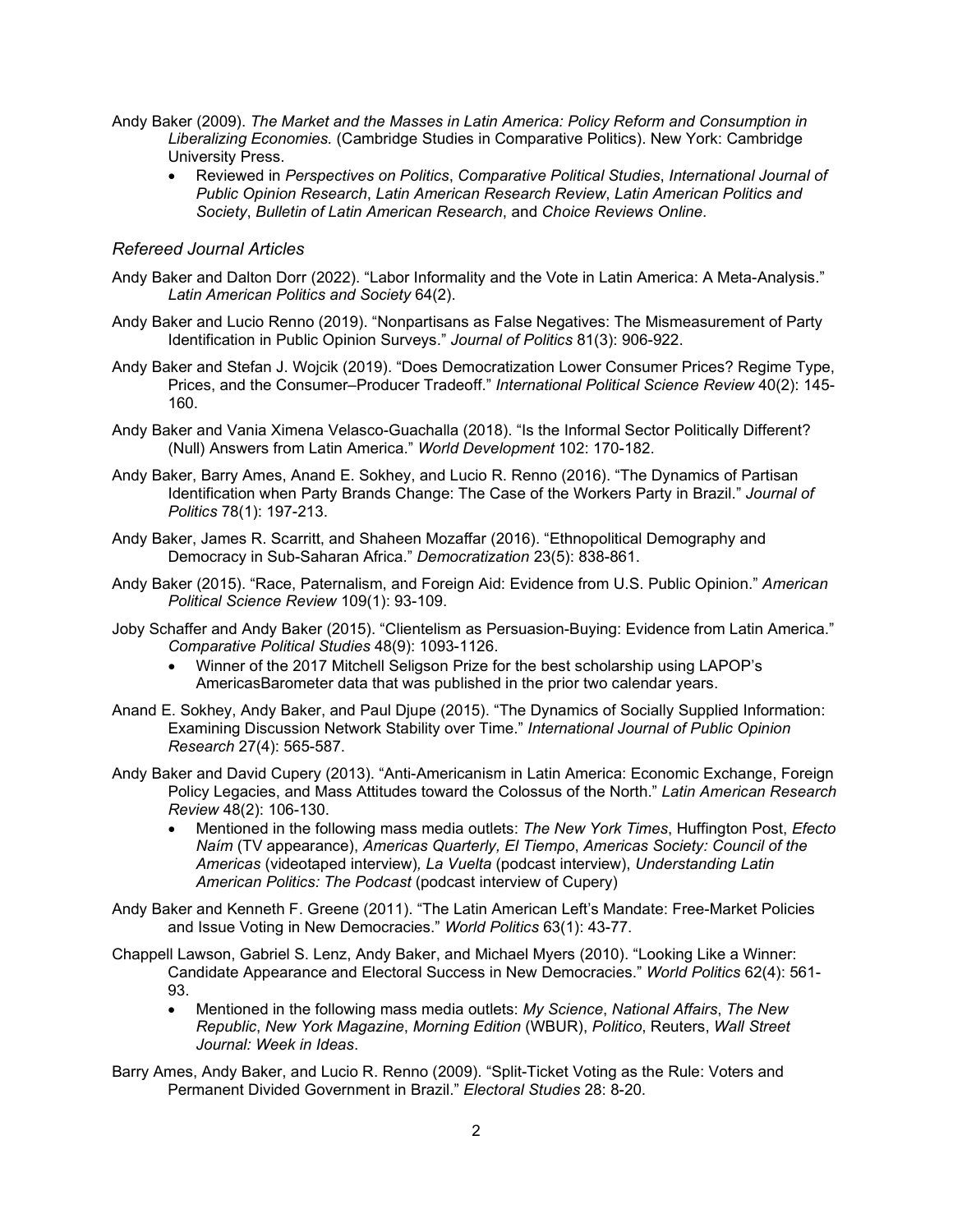- Andy Baker and Ethan Scheiner (2007). "Electoral System Effects and Ruling Party Dominance in Japan: A Counterfactual Simulation Based on Adaptive Parties." *Electoral Studies* 26: 447-91.
- Andy Baker, Barry Ames, and Lucio R. Renno (2006). "Social Context and Campaign Volatility in New Democracies: Networks and Neighborhoods in Brazil's 2002 Elections." *American Journal of Political Science* 50(2): 382-99.
- Andy Baker (2005). "Who Wants to Globalize? Consumer Tastes and Labor Markets in a Theory of Trade Policy Beliefs." *American Journal of Political Science* 49(4): 924-38.
	- Reprinted in Jeffry A. Frieden, David A. Lake, and J. Lawrence Broz (eds.) (2017). *International Trade and the New Global Economy: Sixth Edition. New York: W.W. Norton &* Company.
- Andy Baker and Corey Cook (2005). "Representing Black Interests and Promoting Black Culture: The Importance of African-American Descriptive Representation in the U.S. House." *DuBois Review* 2(2): 227-46.
- Andy Baker and Ethan Scheiner (2004). "Adaptive Parties: Party Strategic Capacity under Japanese SNTV." *Electoral Studies* 23(2): 251-78.
- Andy Baker (2003). "Why is Trade Reform so Popular in Latin America? A Consumption-Based Theory of Trade Policy Preferences." *World Politics* 55(3): 423-55.
	- Reprinted in Edward D. Mansfield (ed.) (2015). *International Trade and the New Global Economy.* Northampton, MA: Edward Elgar Publishing.
- Lila Rosenthal, Deborah P. Scott, Zeman Kelleta, Astatkie Zikarge, Matthew Momoh, Judith Lahai-Momoh, Michael W. Ross, and Andy Baker (2003). "Assessing the HIV/AIDS Health Services of African Immigrants to Houston." *AIDS Education and Prevention* 15(6): 570-580.
- Andy Baker (2002). "*Reformas liberalizantes e aprovação presidencial: a politização dos debates da política econômica no Brasil* [Free-Market Reform and Presidential Approval: The Politicization of Economic Policy Debates in Brazil]." *Dados* 45(1): 77-98.
- Andrew B. Baker (1997). "Identifying Political Subcultures in Mexico." *Operant Subjectivity* 20(3/4): 73-96.

#### *Chapters in Edited Volumes*

- Andy Baker and Dalton Dorr (2019). "Mass Partisanship in Three Latin American Democracies." In Noam Lupu, Virginia Oliveros, and Luis Schiumerini (eds.), *Campaigns and Voters in Developing Democracies: Argentina in Comparative Perspective.* Ann Arbor, MI: University of Michigan Press, pp. 89-113.
- Barry Ames, Andy Baker, and Amy Erica Smith (2018). "Social Networks in the Brazilian Electorate." In Jennifer Nicoll Victor, Alexander H. Montgomery, and Mark Lubell (eds.), *The Oxford Handbook of Political Networks.* New York: Oxford University Press, pp. 855-874.
- Andy Baker and Kenneth F. Greene (2015). "Positional Issue Voting in Latin America." In Ryan Carlin, Matthew Singer, and Elizabeth Zechmeister (eds.), *The Latin American Voter: Pursuing Representation and Accountability in Challenging Contexts.* Ann Arbor, MI: University of Michigan Press, pp. 173-194.
- Andy Baker (2015). "Public Mood and Presidential Election Outcomes in Mexico." In Jorge I Domínguez, Kenneth F. Greene, Chappell Lawson, and Alejandro Moreno (eds.), *Mexico's Evolving Democracy: A Comparative Study of the 2012 Elections.* Baltimore: Johns Hopkins University Press, pp. 107-127.
- Andy Baker (2010). "La Viabilidad Política y la Popularidad Masiva de los TLC." In José Raúl Perales y Eduardo Moron (eds.), *La Economía Política del Tratado de Libre Comercio entre Perú y Estados Unidos.* Washington, D.C.: Woodrow Wilson International Center for Scholars, pp. 43-49.
- Andy Baker (2009). "Regionalized Voting Behavior and Political Discussion in Mexico." In Jorge I. Domínguez, Chappell Lawson, and Alejandro Moreno (eds.), *Consolidating Mexico's Democracy:*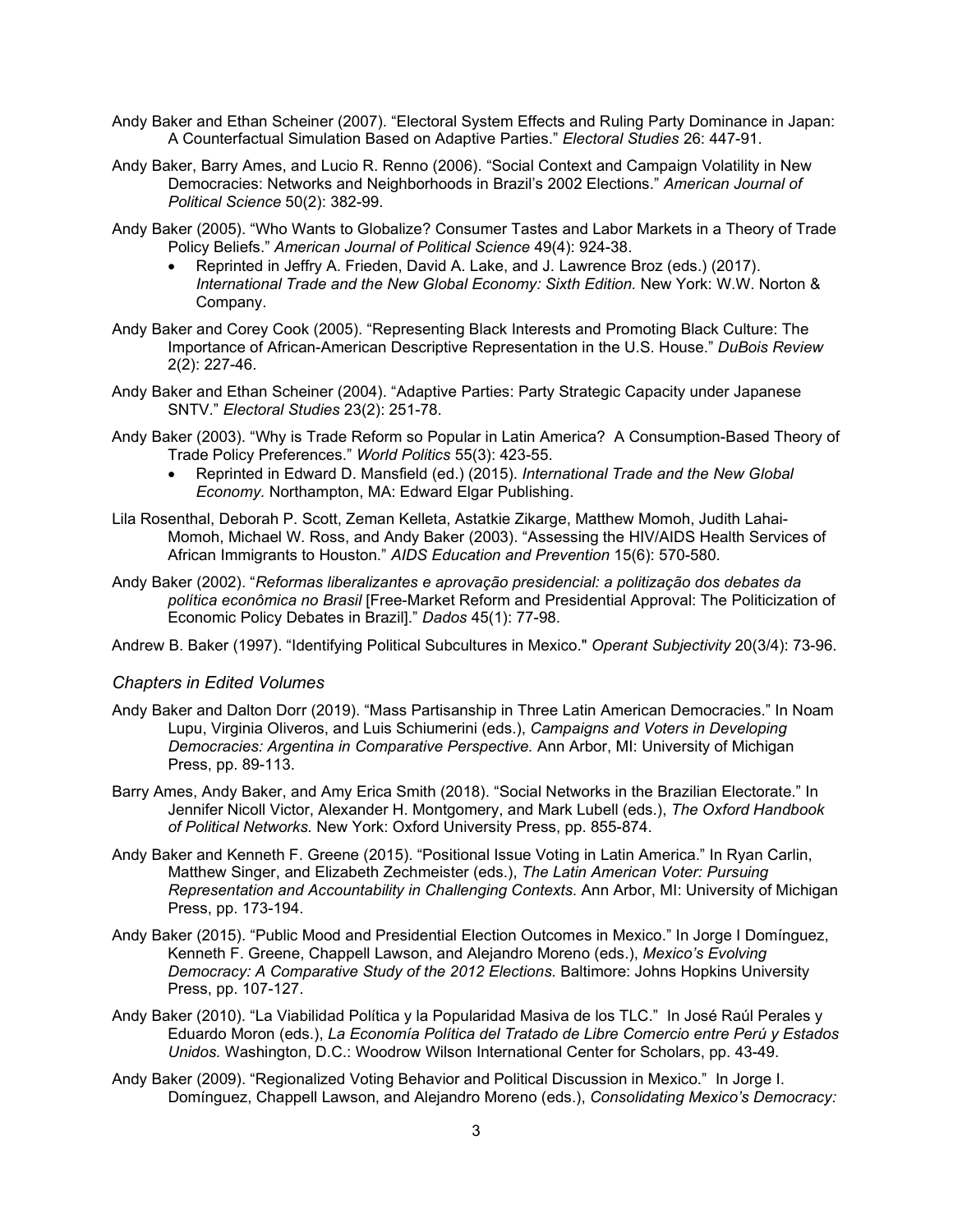*The 2006 Presidential Campaign in Comparative Perspective.* Baltimore: Johns Hopkins University Press, pp. 71-88.

- Barry Ames, Andy Baker and Lucio R. Renno (2008). "The Quality of Elections in Brazil: Policy, Performance, Pageantry, or Pork?" In Peter R. Kingstone and Timothy J. Power (eds.), *Democratic Brazil Revisited.* Pittsburgh: University of Pittsburgh Press, pp. 107-133.
	- Reprinted as "A Qualidade das Eleições no Brasil: Como Decidem os Eleitores?" In Débora Messenberg, Júlio Roberto de Souza Pinto, Leone Campos de Sousa, and Cristiano Ferri Soares de Faria (eds.) (2010), *Estudos Legislativos: 20 anos da Constituição Brasileira.* Brasília: Senado Federal, Câmara dos Deputados, Tribunal de Contas da União, University of Brasília, pp. 131-163.

## *Other Publications*

Andy Baker, Sarah Berens, Germán Feierherd, and Irene Menéndez González (2020). "Labor Informality and its Political Consequences in Latin America." *LAPOP Insights Series*, #144. <https://www.vanderbilt.edu/lapop/insights/IO944en.pdf>

- Spanish version: "Informalidad laboral y sus consecuencias políticas en América Latina." [https://www.vanderbilt.edu/lapop/insights/IO944es.pdf\]](https://www.vanderbilt.edu/lapop/insights/IO944es.pdf)
- Andy Baker (2019). "Review of J.P. Singh*. Sweet Talk: Paternalism and Collective Action in North–South Trade Relations.*" *Perspectives on Politics* 17(2): 628-629.
- Andy Baker (2018). "Review of Richard Nadeau, Éric Bélanger, Michael S. Lewis-Beck, Mathieu Turgeon, and François Gélineau. *Latin American Elections: Choice and Change.*" *Latin American Politics and Society* 60(2): 118-121.
- Andy Baker, Carew Boulding, Shawnna Mullenax, Galen Murton, Meagan Todd, Ximena Velasco-Guachalla, and Drew Zackary (2017). "Maintaining Civic Space in Backsliding Regimes." *Research and Innovation Grants Working Papers Series.* Washington, D.C.: USAID and IIE.
- Andy Baker (2015). "White Americans are Supportive of Redistribution to Foreigners of African Descent, but for Prejudicial and Paternalistic Reasons." *USAPP: The LSE's Daily Blog on American Politics and Policy.* March 13.<http://bit.ly/1GJEiam>
- Andy Baker (2015). "Media Portrayals of Africa Promote Paternalism." *Monkey Cage: Washington Post.* March 5. [http://www.washingtonpost.com/blogs/monkey-cage/wp/2015/03/05/media-portrayals](http://www.washingtonpost.com/blogs/monkey-cage/wp/2015/03/05/media-portrayals-of-africa-promote-paternalism/)[of-africa-promote-paternalism/](http://www.washingtonpost.com/blogs/monkey-cage/wp/2015/03/05/media-portrayals-of-africa-promote-paternalism/)
- Andy Baker (2014). "Latin Americans are Embracing Globalization and their Former Colonial Masters." *Monkey Cage: Washington Post.* June 2. [https://www.washingtonpost.com/news/monkey](https://www.washingtonpost.com/news/monkey-cage/wp/2014/06/02/latin-americans-are-embracing-globalization-and-their-former-colonial-masters/?utm_term=.dcb24bea0586)[cage/wp/2014/06/02/latin-americans-are-embracing-globalization-and-their-former-colonial](https://www.washingtonpost.com/news/monkey-cage/wp/2014/06/02/latin-americans-are-embracing-globalization-and-their-former-colonial-masters/?utm_term=.dcb24bea0586)[masters/?utm\\_term=.dcb24bea0586](https://www.washingtonpost.com/news/monkey-cage/wp/2014/06/02/latin-americans-are-embracing-globalization-and-their-former-colonial-masters/?utm_term=.dcb24bea0586)
- Andy Baker and David Cupery (2013). "Gringo Stay Here!" *Americas Quarterly* 7(2): 45-51. [30 tweets<sup>∗</sup>]
- Andy Baker (2010-11). "Review of Jude Hays, *Globalization and the New Politics of Embedded Liberalism*." *Political Science Quarterly* 125(4): 717-719.
- Andy Baker (2009). "Review of Larry Diamond, Marc F. Plattner, and Diego Abente Brun, eds., *Latin America's Struggle for Democracy.*" *Latin American Politics and Society* 51(3):164-167.
- Andy Baker (2006). "Government and Politics: Brazil." *Handbook of Latin American Studies, No. 61.*  61:425-38.
- Andy Baker (2004). "Review of Kurt Weyland, *The Politics of Market Reform in Fragile Democracies: Argentina, Brazil, Peru, and Venezuela.*" *Journal of Politics* 66(2):643-45.
- Andy Baker (2002). "Marketing Spectator Sports with Violence: The National Football League." *GSC Quarterly* 4(Spring).
- Andy Baker (2001). "Review of Peter R. Kingstone and Timothy J. Power, eds., *Democratic Brazil: Actors, Institutions and Processes.*" *Luso-Brazilian Review* 38(1):130-31.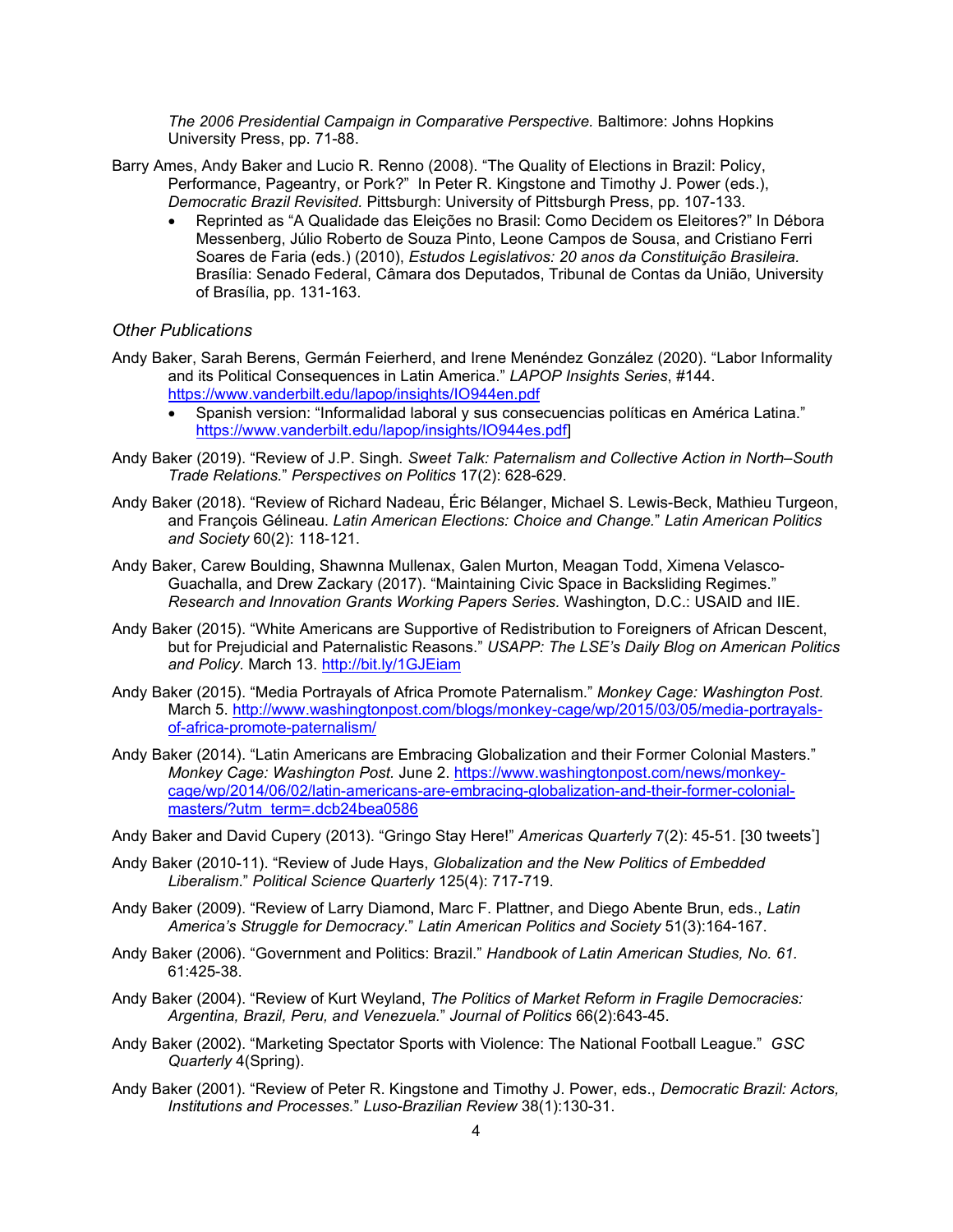# **Grants and Honors**

## *External*

- Winner (with co-authors Barry Ames and Lúcio R. Rennó) of the Political Networks Section Best Book Award, awarded every other year for the best book on political networks published in the past two years, 2021.
- Winner (with co-author Joby Schaffer) of the Mitchell Seligson Prize for the best scholarship using LAPOP's AmericasBarometer data that was published in the prior two calendar years, 2017.
- Learning Agenda Questions (\$59,924), USAID Democracy Fellows and Grants Program, co-Principal Investigator with Carew Boulding, 2017.
- Norwegian Citizen Panel (in kind), "Mechanisms of Racial Paternalism: Mass Media, Intergroup Dynamics, and Public Opinion toward Foreign Aid," co-Principal Investigator with Lauren Prather, 2015.
- Time-Sharing Experiments for the Social Sciences (in kind), "Racial Prejudice and Paternalism in Mass Support for Foreign Aid," co-Principal Investigator with Jennifer Fitzgerald, 2011.
- Alumni Scholarship (\$2,000), International Faculty Development Seminar, Council on International Education Exchange, 2011.
- National Science Foundation Grant (\$225,000), "Mexico 2006 Panel Study," Senior Project Member, (SES #0517971), 2005-2007.
- Institute for the Study of Citizens and Politics (\$6,000), Annenberg Public Policy Center, University of Pennsylvania, "So are Latin Americans Neoliberals or Not?", 2005.
- National Science Foundation Grant (\$220,000), "The Dynamics of Political Attitude Formation in a Milieu of Multiple Weak Parties," co-Principal Investigator with Barry Ames, (SES #0137088), 2002.

International Dissertation Research Fellowship (\$15,000), Social Science Research Council, 1998-1999.

Rio Branco Institute Scholarship (\$6,000), Foreign Ministry of Brazil, 1998.

International Predissertation Fellowship (~\$40,000), Social Science Research Council, 1996-1997.

Foreign Language and Area Studies Fellowship, 1995.

#### *Internal*

- Arts and Sciences Fund for Excellence (~\$1000 each), University of Colorado Boulder, 2020, 2018, 2017, 2016 (2×), 2015, 2014.
- Faculty Research Grant (\$4,000), Center to Advance Research & Teaching in the Social Sciences, University of Colorado Boulder, "The Mass Political Economy of Labor Market Reform in Latin America," 2017.
- Research Development Awards (\$15,000), Institute of Behavioral Science, University of Colorado Boulder, with Sarah Wilson Sokhey, 2017.

Research grant (\$3,000), American Politics Research Lab, University of Colorado Boulder, 2017.

Teacher of the Year, Department of Political Science, University of Colorado Boulder, 2014.

- Seed Grant (\$4,000), Center to Advance Research & Teaching in the Social Sciences, University of Colorado Boulder, "Human Welfare in the Informal Sector: Evidence from Developing Countries," co-Principal Investigator with Jennifer Bair, 2014.
- Leadership Education for Advancement and Promotion (\$5,300), Individual Growth Grant, University of Colorado Boulder, 2013.

Dean's Fund for Excellence (~\$900 each), University of Colorado Boulder, 2012, 2010, 2009, 2007.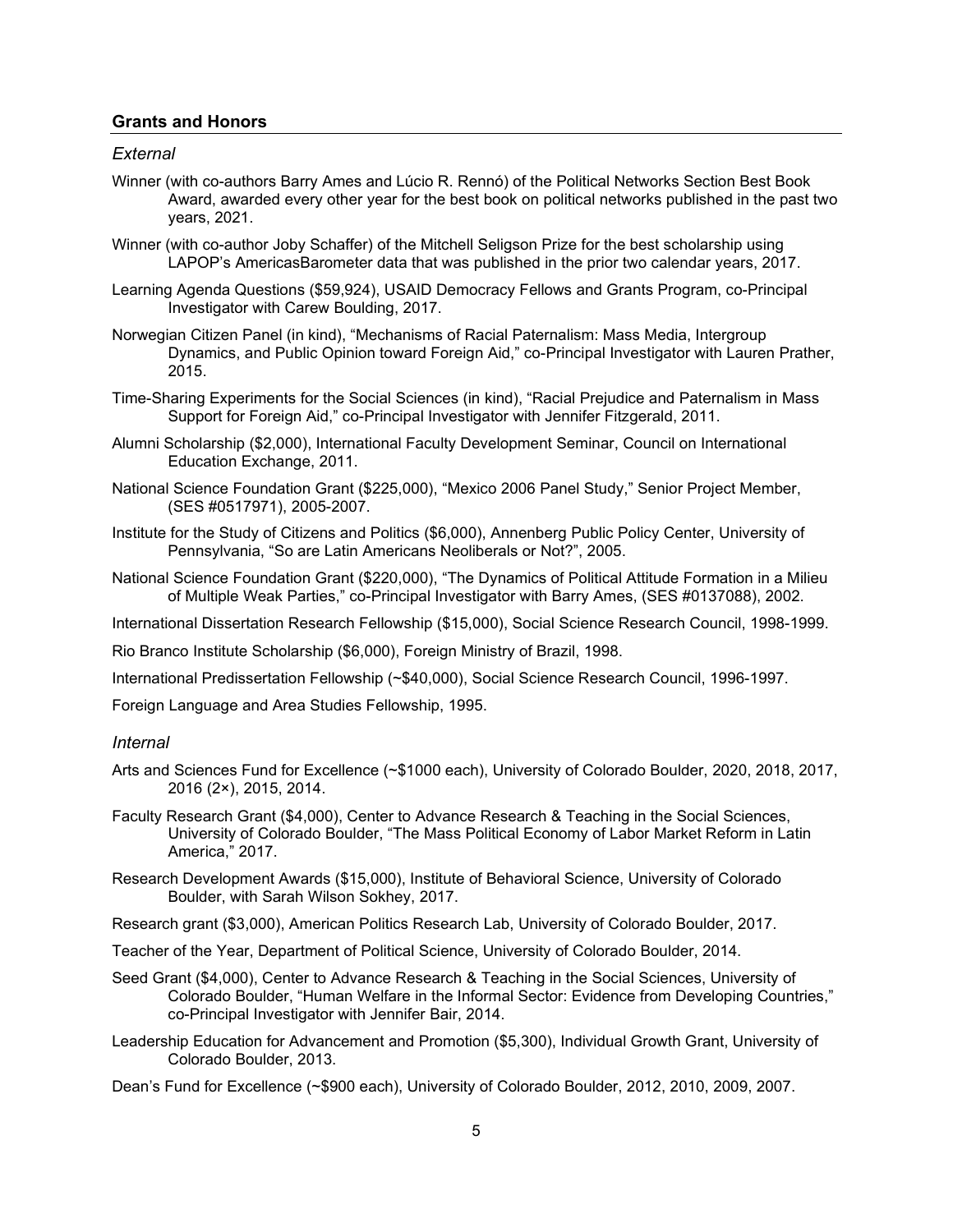Faculty Research Grant (\$3,000), Colorado European Union Center of Excellence, University of Colorado Boulder, "The Puzzle of Foreign Aid," co-Principal Investigator with Jennifer Fitzgerald, 2009.

Scholar Funds (\$2,500), Center to Advance Research & Teaching in the Social Sciences, University of Colorado Boulder, "The Puzzle of Foreign Aid," 2009.

Faculty International Development Grant (\$2,000), University of Colorado Boulder, 2009.

- Research and Scholarship Development Fund (\$13,000), Office of the Provost, Northeastern University, "So are Latin Americans Neoliberals or Not?", 2005.
- New Faculty Research Grant (\$6,000), University of Houston, 2002.

Small Grants Program (\$3,000), University of Houston, 2002.

University of Wisconsin–Madison Global Studies Scholarship, MacArthur Program, 2000.

University of Wisconsin–Madison Advanced Graduate Student Fellowship, 1999-2000.

## **Invited Presentations**

Global Research on International Political Economy, September 2020

Department of Political Science, Purdue University, November 2019.

Department of Political Science, University of the Andes (Bogotá, Colombia), August 2019.

University of Geneva, February 2019.

Josef Korbel School of International Studies, University of Denver, January 2019.

Asociación Latinoamericana Ciencia Política, University of São Paulo, November 2018.

Department of Political Science, Stanford University, May 2018.

Fulbright University (Danang, Vietnam), March 2018.

Department of Political Science, Duke University and University of North Carolina–Chapel Hill, February 2018.

Department of Political Science, University of Wisconsin–Madison, October 2017.

- Indian Institute of Management–Calcutta and Visva-Bharati University–Shantiniketan (Kolkata and Shantiniketan, India), December 2016.
- Stone Center for Latin American Studies, Tulane University, May 2016.

Department of Social Science, Carlos III University (Madrid, Spain), October 2015.

Department of Political and Social Science, Pompeu Fabra University (Barcelona, Spain), October 2015.

Department of Political Science, University of Maryland, May 2015.

- Department of Political Science, Instituto Tecnológico Autónomo de México (Mexico City, Mexico), April 2015.
- Institute of Political Science, University of Brasília (Brasília, Brazil), August 2014.
- Leo T. McCarthy Center for Public Service and the Common Good, University of San Francisco, March 2014.
- School of Engineering, University of Colorado Boulder, April 2014.
- International Studies Department, Centro de Investigación y Docencia Económicas (Mexico City, Mexico), February 2014.

Government Department and David Rockefeller Center for Latin American Studies, Harvard University, January 2013, December 2006, May 2006 (2×), October 2004.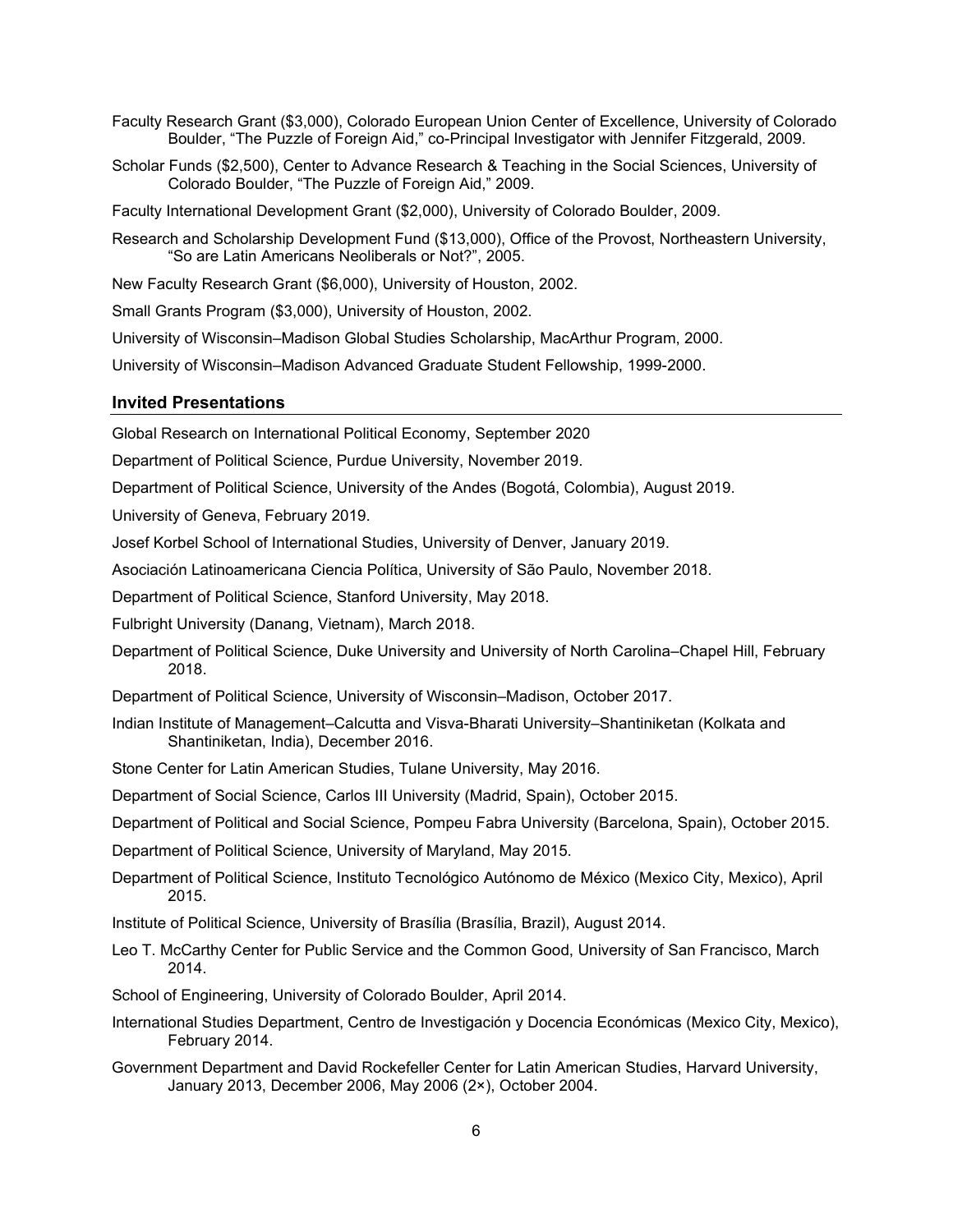Niehaus Center for Globalization and Governance and the Woodrow Wilson School of Public and International Affairs, Princeton University, May 2011, April 2008, September 2007. Department of Political Science, Duke University, April 2011. Department of Political Science, Washington University, February 2010 Department of Political Science, University of California San Diego, February 2010. Woodrow Wilson International Center for Scholars, November 2009 Department of Politics, University of Virginia, March 2009. Government Department, University of Texas–Austin, February 2006. Department of Political Science, University of California–Davis, January 2005. Bildner Center for Western Hemisphere Studies, City University of New York, September 2003. Brazilian Foreign Ministry (Brasília, Brazil), 1998.

# **Media and Other Public Appearances**

CU Arts & Sciences magazine, February 2017.

*La Vuelta* (podcast interview), September 2013.

*Efecto Naím* (TV appearance), July 2013.

Annenberg-Dreier Commission and Council of the Americas (Los Angeles, CA), May 2013.

Academy of Lifelong Learning (Denver, CO), September 2011

History behind the Headlines, East Boulder Senior Center, July 2011.

History behind the Headlines, East Boulder Senior Center, April 2008.

*UCS TV* (TV appearance in Caxias do Sul, Brazil), September 2002

# **Conference Paper Presentations**

Latin American Studies Association, 2017, 2016, 2014, 2011, 2006, 2004, 2003, 2001, 2000.

American Political Science Association, 2021, 2019, 2018, 2016 (2×), 2015, 2014, 2010 (2×), 2009, 2006, 2005, 2003, 2001, 2000 (2×).

Southern Political Science Association, 2013, 2000.

International Political Economy Society, 2021, 2018, 2011, 2010, 2008.

International Studies Association, 2020.

Midwest Political Science Association, 2010, 2009, 2008 (2×), 2005, 2003, 1996.

Political Networks Conference, 2018.

*Red para el Estudio de la Economía Política de América Latina* (REPAL), 2021.

Society for Political Methodology, 2000, 1999.

# **Teaching Experience**

African Politics (undergraduate)

Comparative Political Behavior (graduate)

Comparative Political Economy (graduate)

Introduction to Comparative Politics (graduate and undergraduate)